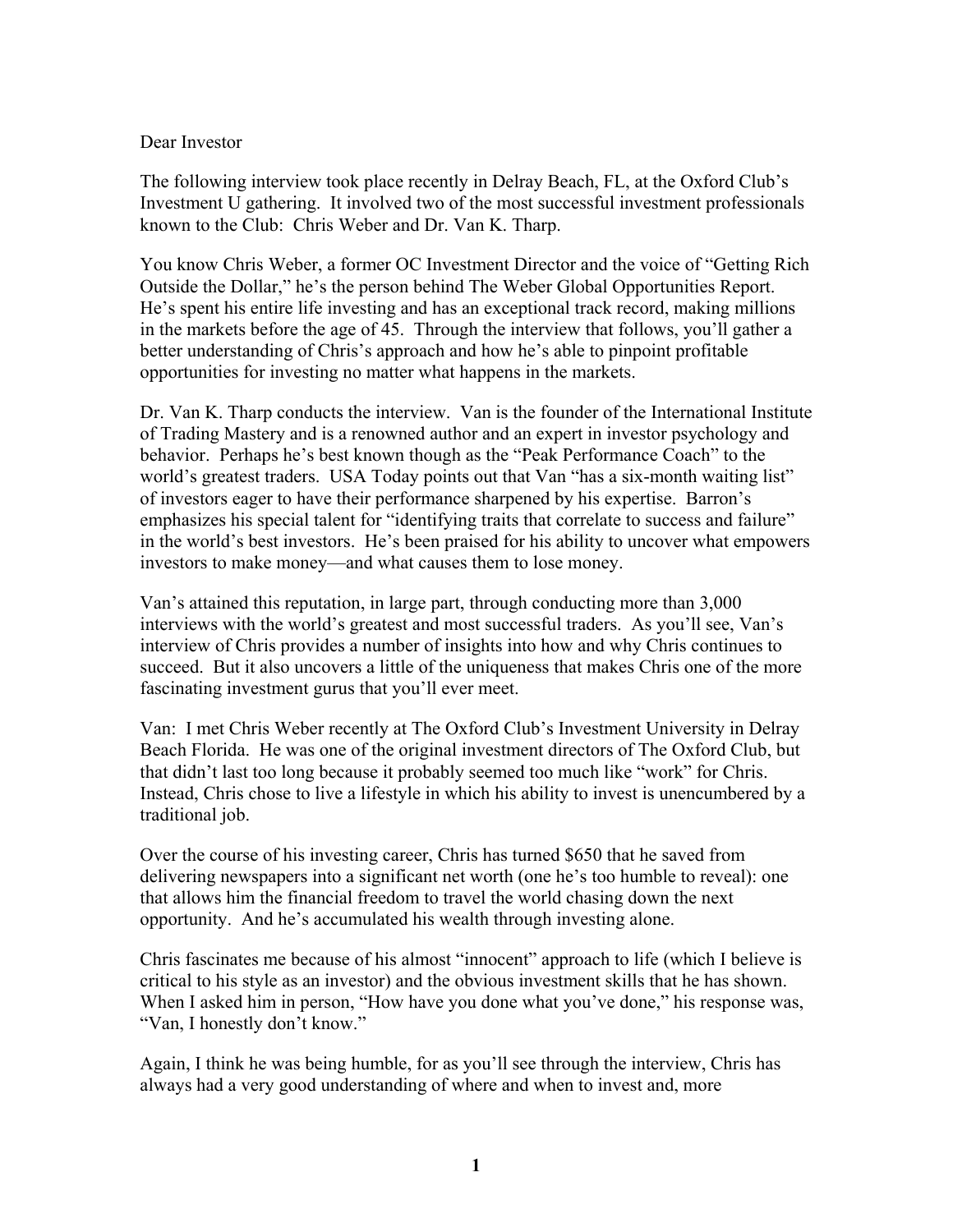importantly, when to get out. By hearing his remarkable story, I'm confident that you'll greatly increase the odds of you attaining the financial freedom that Chris enjoys.

## A Paperboy with a Midas Touch

Van: Chris, when you first started, what fascinated you about the markets? What did you study, and what started shaping your thoughts?

Chris: I had just turned 16, and my first girlfriend had just dumped me, I was feeling not that great, and a Phoenix summer was about to start, wherein you can fry the proverbial egg on the sidewalk. So I stayed home and started to read. Up to that time I had read mostly history and biography. I had very little interest, if any, in the markets. And remember, it was 1971. A bear market in stocks had been underway since 1966, and no one really was interested in stocks. My father had been a mutual fund investor since 1942, and like all stock investors in 1971, was none too happy. He looked for alternatives and got a book called How You Can Profit from the Coming Devaluation by Harry Browne. The book's answer was to buy gold, silver, and strong currencies like the Swiss franc.

Well, my father stayed in the stock market with the bulk of his funds. But he put a very small percentage in those "alternatives." Anyway, I picked up the book, and it was a revelation. It is still the best explanation of what money is, and how it develops, that I have ever read. After that, it was "off to the races." I started reading all of the books mentioned in that book.

It was my interest in history that first held my interest. A book called, You Can Profit in Gold Coins, by Donald Hoppe (a lot of titles sounded the same in the early 70s) showed me how throughout recorded history, the story of gold—and who has it—is the story of the rises and falls of civilizations. "Follow the money" was soon to be the watchword of the burgeoning Watergate investigations, but I could see that, through the centuries, gold flowed to the nations who were rising, and fled from those which were on the way down.

Van: That might be an interesting statement to think about in today's market condition. In my opinion, the U.S. is no longer a rising country. But go on, Chris.

Chris: By the time that summer was over, I had forgotten about that girl: I was consumed with the discovery of a kind of "secret knowledge" that only I seemed to have. It wasn't on television or in the newspapers.

I had become convinced that the U.S. dollar was about to fall against gold, the Swiss franc, and the German mark. This was because of the way I now saw the monetary system of the world. In essence, the international monetary system from 1944 to 1973 gave the U.S. government a power no other government ever had—and is not likely to ever have again: the power to print paper money and have it be accepted as gold all over the world.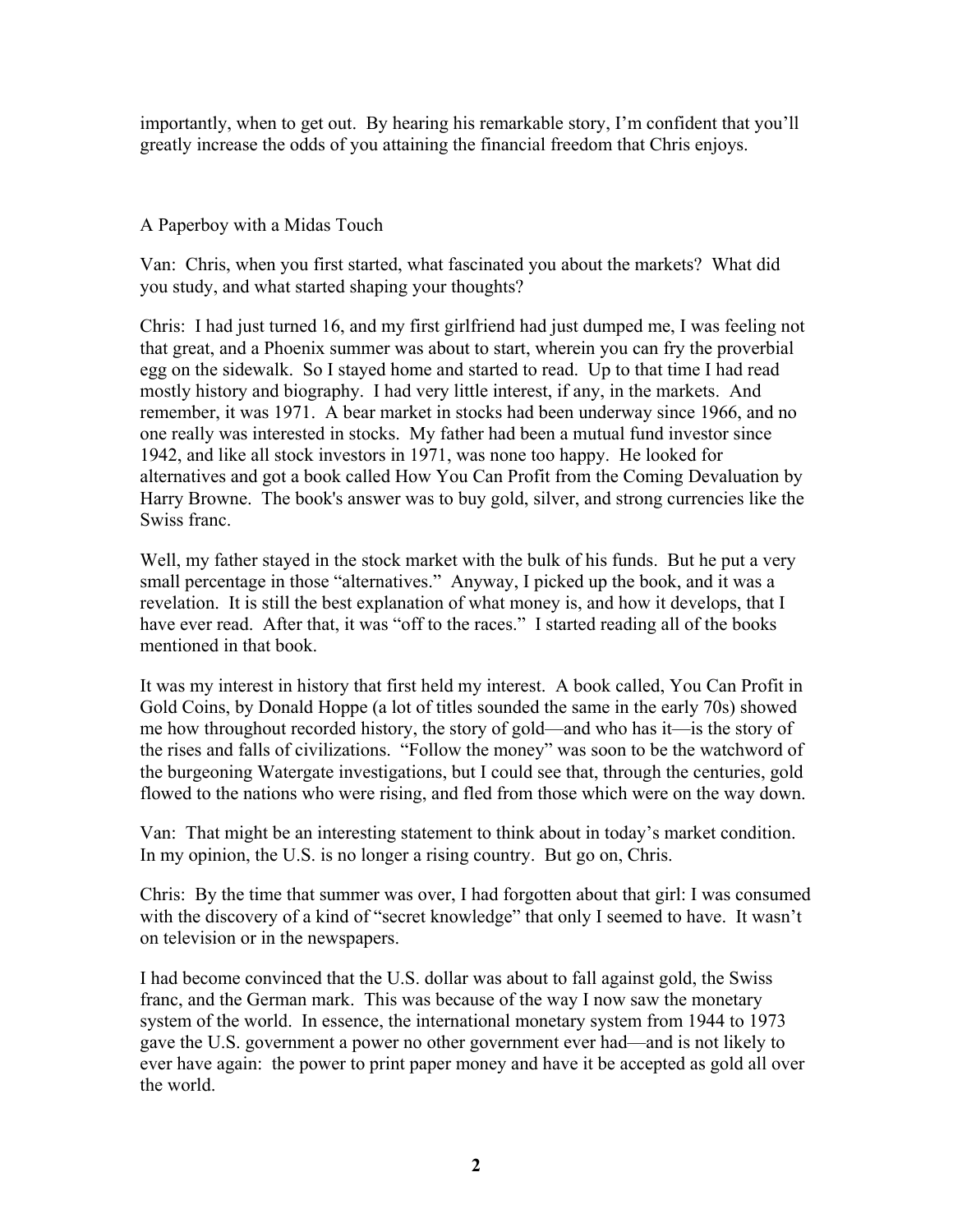Several things were way out of balance—\$35 equaled one gold ounce at a fixed rate, and the dollar was unrealistically high compared with other currencies. From the 1930s through April 1971, the Swiss franc, month after month, fluctuated only between 23.01 U.S. cents and 23.36 U.S. cents. All foreign currencies were defined in terms of dollars at a fixed rate. And the dollar itself was defined in terms of gold . . . it was, to foreigners, "as good as gold." They could turn in their dollars to the U.S. Treasury's "gold window" and get an ounce of gold for every 35 paper dollars they presented. But for decades, not many did—they trusted the dollar.

So the U.S. had this unprecedented power to print paper money, say that it was redeemable for gold, and have the whole world believe it. How would you like to be able to do that? Would you handle this power responsibly?

Well, human nature being what it is, this power was abused. The U.S. printed dollars madly through the 1960s to fight a two-front war, on both poverty and Vietnam. Foreign governments, under the rules, were forced to inflate wildly themselves to keep the artificially high dollar exchange rate. But by the end of summer in 1971, they had had enough. They stopped supporting the dollar. And its value, at first ever so slightly, began to fall. They started stepping up to the "gold window" in Washington and presenting their claims.

Now, all this was happening during the very time that I was reading about how it was "going" to happen. Some of the books I was reading were written in the 1950s, and they were saying it was going to happen like this anytime now. Later, I met people who became convinced this was going to happen a full 20 years before it actually happened. They put all their money into gold and Swiss francs. Their timing was awful, and they were unlucky.

Van: Their timing was awful, and their position sizing was even worse because they risked it all.

Chris: But I still give thanks that I just happened to learn what "had" to happen just at the very time when it all started happening. I was not only lucky to be at the right time, I was lucky to be in the right place. At that time, Arizona still had memory ties to the Old West, and gold coins were not thought of as too weird. (The next year in school I met the Governor of Arizona, Jack Williams, in his office, and when I—a brash 16 year old—told him about my ideas about gold, he smiled and agreed with me. "Keep holding your gold," were his parting words of advice.) Anyway, during that fateful summer, there was this Sunday evening talk-radio show hosted by a coin dealer by the name of Rene Baxter. I learned a lot, but the most important thing was that I could bicycle down to his office and buy gold coins.

On August 15 of that summer, President Nixon dramatically announced, along with wage and price controls, that he was closing the "gold window." He cut the last link between the U.S. dollar and gold. The international monetary system was thrown into chaos, and the fall of the dollar against the strong currencies really started. That December, he formally devalued the dollar against gold by about 8.5%. But by then I knew that I was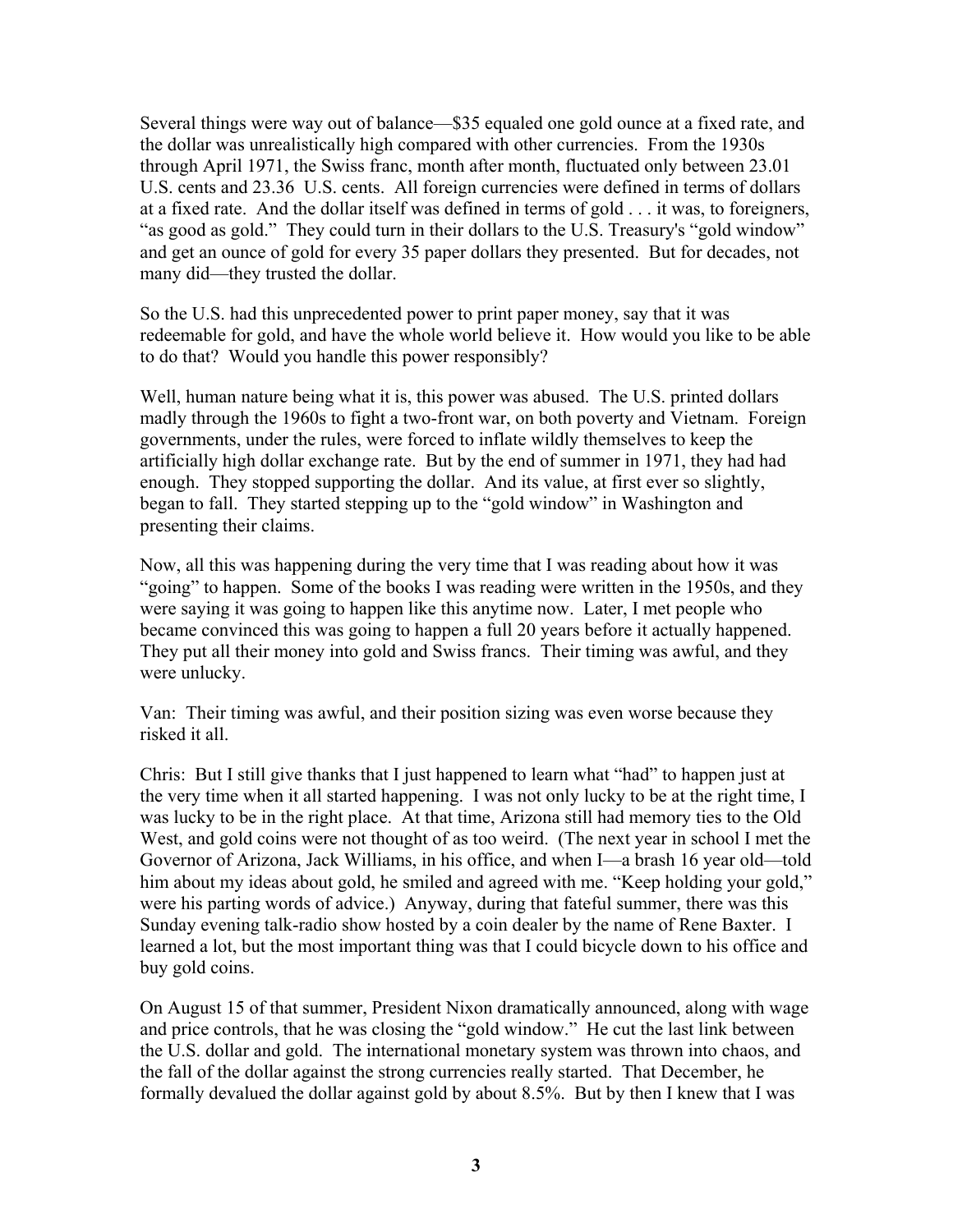on to something. The theory I had been reading joined with the practical headlines in the daily newspaper that I was delivering. It was heady stuff.

Van: Your first investment was in gold coins at \$35 per ounce. What shaped that decision? What were you looking for? What happened inside you to make that sort of decision? Also, I understand you used leverage. Did you do that at first or only after you saw it going your way.

Chris: Yep, convinced with the knowledge that I was right, as only a 16-year-old can be, I went to my bank, withdrew the \$650 dollars that I had saved from my paper route, and biked down to Rene Baxter's coin store. At that time it was actually illegal for American citizens to own gold, but they could own numismatic, or rare, gold coins. What was considered rare was open to interpretation, because in some sense anything that is limited is rare, which is pretty much anything. So Old British Sovereigns were considered rare, having been minted before 1933. But they were only \$12 dollars apiece at the time I first bought them. (They contained less than an ounce of gold.)

Moreover, during his Sunday night radio shows, Rene talked about leverage, about buying on margin, about how one dollar could buy four dollars' worth of gold. Well, I didn't think about safety, I didn't think about risk, I only thought about the fact that with just \$3 I could own a historic gold coin that I had been reading about, and that everything I knew was telling me would go up a lot in price. So soon I was the proud owner of nearly 2,000 of these Old British Sovereigns.

I was a 16-year-old kid, it was in July of 1971, and the next month the lid blew off the can. Gold started up on an astounding journey that would take it by the end of the decade to \$800 per ounce, and those Old British Sovereigns moved to nearly \$300 apiece, or almost 1,000% above the \$3 price I paid with my 4-to-1 leverage.

Van: And you held it all the way up?

Chris: As the price started going up, I started trading. I still don't know how I did it, but when I thought the price was going up too far, too fast, and had gotten ahead of itself, I sold my coins. I waited until I thought the rise was going again.

Anyway, by the time I finished high school I was rich. I had not liked school, and my ability to make money with investments silenced anyone in my family who would otherwise had insisted that I go to college and "make something of myself." Instead, I was free to travel, invest, and continue my education by finding the best people whose books and articles I had been reading.

I got a job with one of them, Jerome Smith, author of the prescient Silver Profits in the Seventies (silver would go up 3,000% during the 70s, from \$1.29 to \$40). I called it a "job," but he essentially paid me to read, travel, educate myself, and write articles for him. It was all sort of a dream, and so far, I have never awoken from it.

Van: Chris, you cashed out of that investment at \$677 per ounce—returning nearly 100 times your money because of the leverage used. What made you cash out of the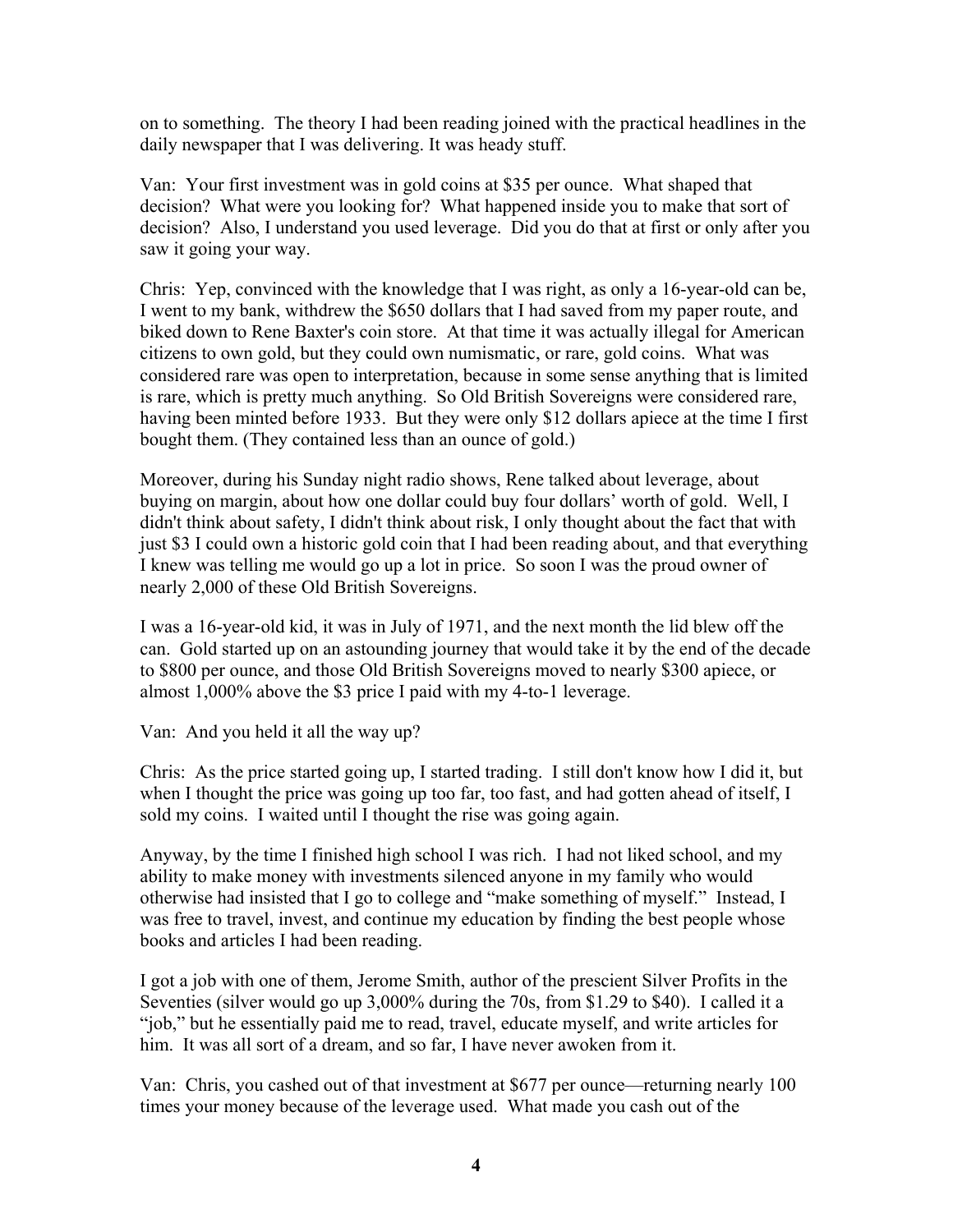position? What made you uncomfortable? Was it the fact that gold was becoming too expensive or did you find better ideas?

Chris: It was a happy combination of both: Gold was becoming too expensive, and I had seen another trend starting.

First, throughout 1979, there were signs that gold's rise was unsustainable. Certain people that I knew had always jumped on trends when they were almost over. Like clockwork they started contacting me and even coming to visit—people I hadn't seen in years—because they remembered how much I had advised buying gold six years before.

The gold price rise started to be "cocktail party" chatter, and it entered the popular culture. I well remember watching "Saturday Night Live" in late 1979 when Al Franken did a funny bit on how people who thought he was funny should send him gold. In other words, after years of being looked at like a loon when gold came up, I suddenly saw "the crowd," not just being aware of it, but piling in. I sort of instinctively realized that whenever this happens, the game is probably over.

But there were more substantial indicators. The '70s had been an era of steep inflation, and this of course was one of the chief factors behind gold's rise. But on Saturday, October 6, 1979, the chairman of the Federal Reserve, Paul Volker, made an announcement that for me changed everything. At that time, the Fed chairman was not very well known, certainly not as famous as his successor, Alan Greenspan, would become. But what Volker announced on that day was, essentially, that the central bank would start reducing the rate of inflation. He didn't use those words, instead the message was couched in more technical jargon about "targeting reserves." But to me the message was clear, and the next few months I watched as Fed Credit—the only part of the monetary base that the Fed actually controls—slowed its rate of increase. All that has to happen to stop an inflation is for the rate of increase to slow: There doesn't have to be an actual decrease in newly printed money.

This, combined with the basic fact that by late 1979 the gold price was in a parabolic rise (it had soared from around \$200 to over \$600 in just over a year, and would soon touch \$800), made me start planning my exit from gold.

Had I known about the concept of the trailing stop, whether at 25% or some number like it, I would have used that. Instead, what I did was start selling off my physical metals and buy gold call options with a portion of that money. I still wanted to be in the gold market, and keep profiting just in case I was wrong, but I sure didn't want to lose much in case I was correct. At the time, it was not that easy to buy options on gold. You had to buy the proprietary products of investment banks (White Weld was the name of the one I used, a firm that has long since morphed into something else).

I bought a few contracts of a close-in month and it turned profitable, as the gold price kept going up. Then I sold out, banked some of the profits, and bought fewer contracts, which also were profitable. I kept selling and banking profits, as the gold price kept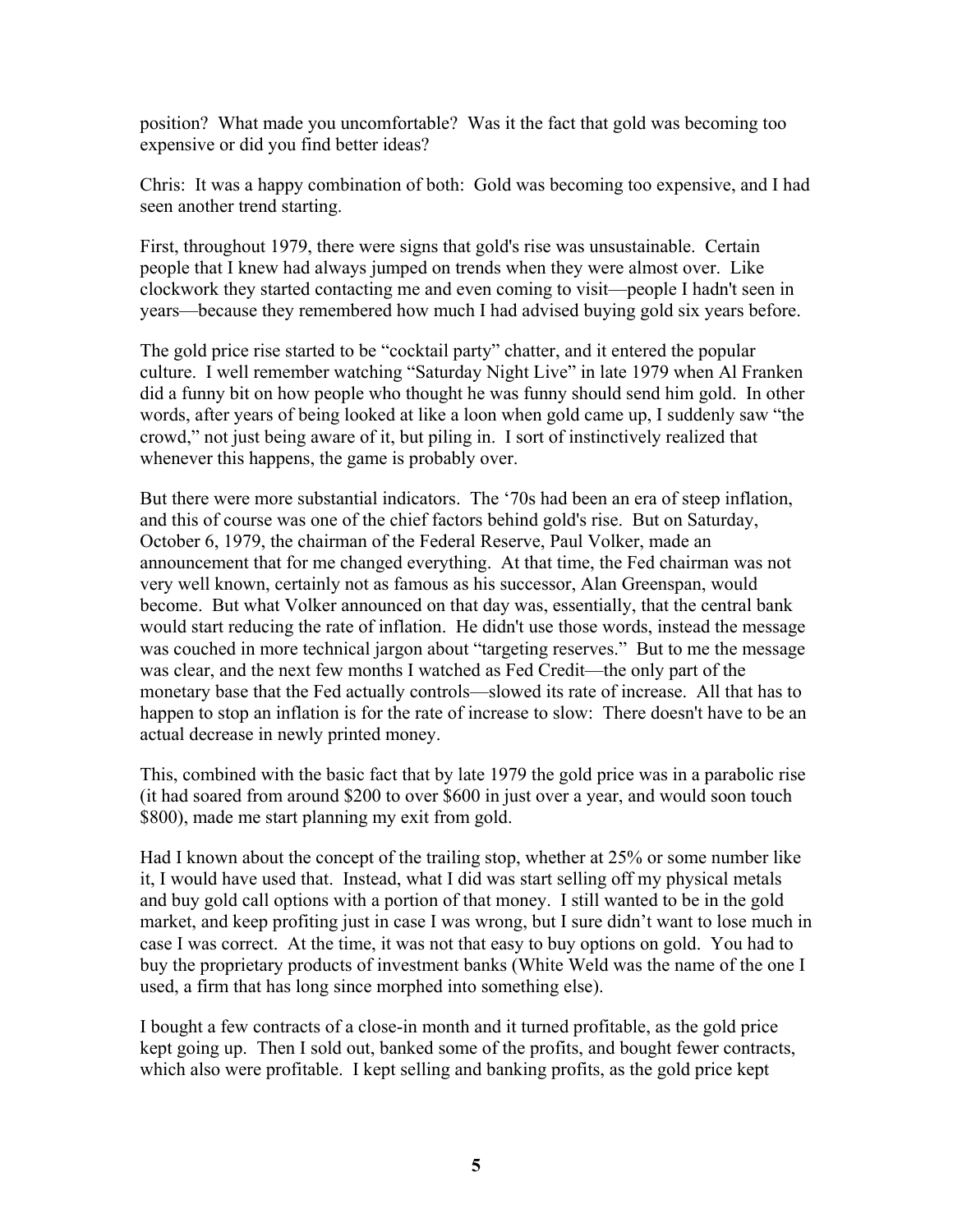soaring. But each time I was buying fewer contracts. I knew that at some point my options would expire worthless, but of course I did not know when that would be.

I remember the last date that I bought my final contracts. It was January 21, 1980, and gold had just topped \$800. The final contract was very expensive, and of course I lost all of the money that I put up. Nobody would have guessed it at the time, but that was the start of what would become a 21-year bear market. So I used the concepts of limiting risk and having an exit strategy, long before I actually had the idea formally presented to me by Steve Sjuggerud and, indirectly, by yourself.

Getting into Foreign Currencies Just Before the Dollars Swoons

Van: You also started buying foreign currencies in the late 1970s as a hedge against the dollar. What shaped that decision?

Chris: It was actually in the early 1970s, about two years after I started buying gold. I had moved to Canada to work with Jerome Smith and found that the Canadian banks, even back then, allowed you to open bank accounts in different currencies. I made some forays into the commodity futures markets, but mostly it was in simple bank deposits. But this was a small part of my portfolio compared to the metals, which was where all the huge price gains were.

Van: And when you got out of that, what influenced your decision? Was there a better investment or was it just getting too expensive? And how did you know?

Chris: After getting into the Swiss franc in the early Seventies at an initial price of about 25 cents, I got out of it in November 1978, at which time the price had risen to about 65 cents. I got back into the U.S. dollar. The reasons that I did this were not that the dollar's managers had suddenly mended their extravagant ways and resolved to inflate no more. It was that the various other currencies began inflating more.

In 1976 monetary inflation in the U.S. was expanding at an annual rate of 8%, which was then considered very high. In 1978, two years later, the money growth rate remained about 8%. By comparison, in 1976, German money growth had been 6.5%. By late 1978 it was 13.5%. Over the same period, Japan's went from 3.6% to 16.5%; Britain's from 11% to 21%; France's from 6% to 14.5%. But Switzerland's deterioration was most dramatic. In 1977, money inflation was a tiny 0.4%, virtually zero inflation. By late 1978 money inflation had exploded, reaching annual levels of 33%. This was a real danger signal.

Also, I felt in my gut that after six terrible years for the dollar, its value had gone too low. No price goes in one direction forever. We had made fabulous profits by owning the franc—it was time to take them and cash in.

I stayed in the U.S. dollar until 1983. It was not easy for me to be out of foreign currencies for all those years. After all, I'd long believed that the dollar had fundamental problems. But I had to set aside my biases and keep listening to what the market was telling me—that this was a dollar rally that would last years. During that time it was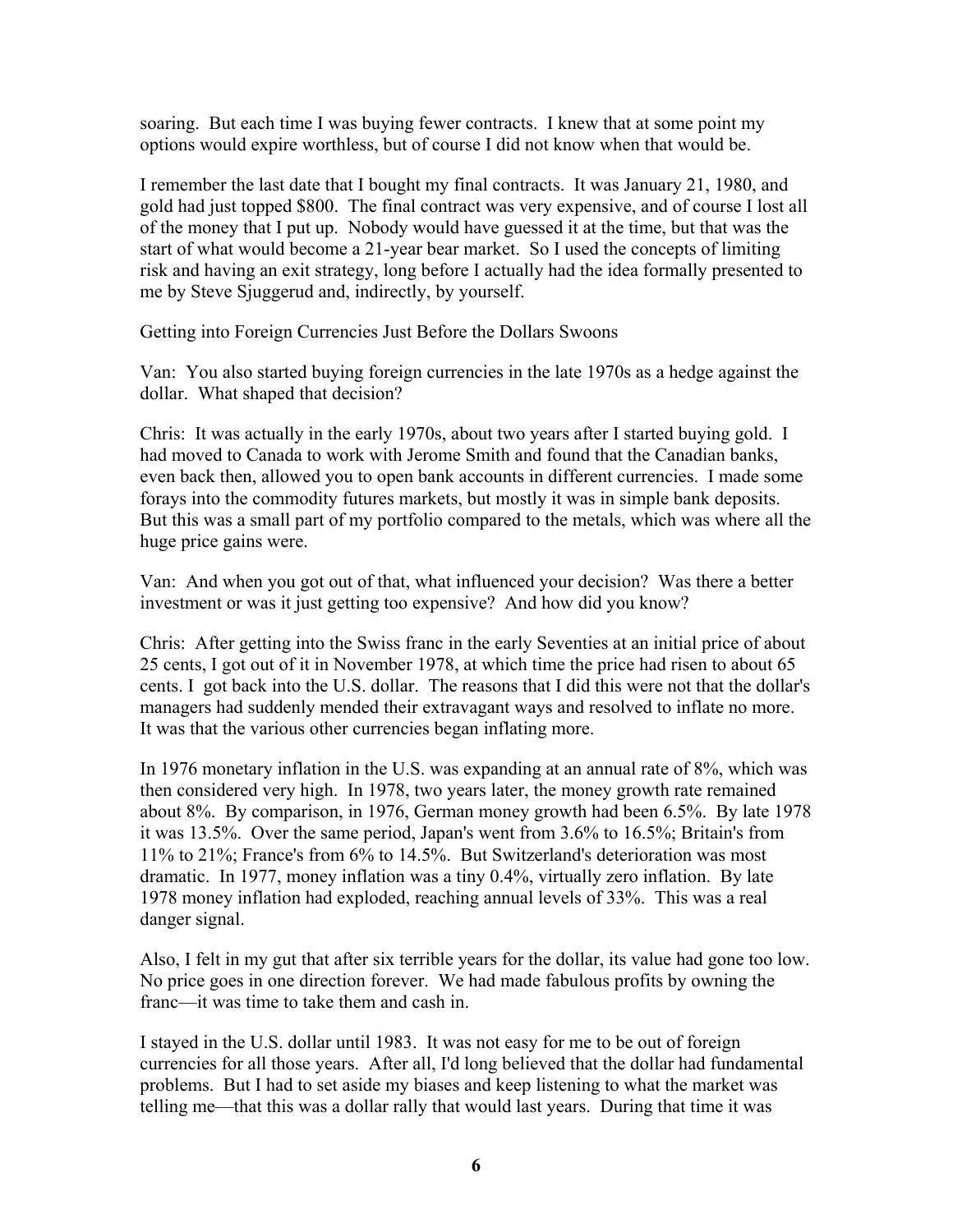quite profitable to draw double-digit interest rates in safe dollar instruments, while watching the franc decline. By 1983, it had lost about a third of its value against the dollar, and I finally bought it again. Why?

Pure contrarianism! By that time I had lived in London for three years, had paid for my flat each month in a pound that each month fell in value. In dollar terms my apartment just kept getting cheaper each month. I knew that this could not last. By 1983, traveling in Europe and North America, I heard talk of the strong dollar on everyone's lips. This gave me pause. When Time and Newsweek run cover stories on how the dollar's rise is inexorable, it is time to switch to other currencies. It all reminded me of the crazy gold fever of 1979 and early 1980. Also, the Swiss had spent the five years from 1978 to 1983 putting their monetary house in order.

Anyway, I am probably telling you more than you asked for. But you wanted to know why I make switches... and as you can see, I don't normally make them that often. I am content to be on the "sidelines" for years if need be if I don't see any great values in the markets I watch.

Chris' Bond Voyage and a 1,000% Straddle Return

Van: And you said there was another investment that was interesting to you?

Chris: As inflation heated up in late 1979 and early 1980, so too did interest rates. By early 1980, the prime rate reached an amazing 20% (based on the 30-year T-bonds or "Treasuries" rate), and Treasury bill (T-bill) rates were not much under that. Since I thought that inflation would be coming more under control, I started buying T-bills with the profits I made from selling gold and silver. To me it was an easy decision.

Van: So your third major investment was in treasuries, believing that interest rates would go down, which of course they did. What shaped that decision? Was the trend already in place or were you just very aware of market forces going on at the time?

Chris: Let me take my mind back there, to one of the most extraordinary times of my investing life. As I said before, I had thought that inflation was not going to run away in spite of what it seemed to be doing. I had already started to buy three-month T-bills when I sold my Swiss franc holdings in late 1978. I just added to them throughout 1979 and early 1980. And by the time my last gold call option expired worthless, I think I was totally in Treasuries. About half was in short-term T-bills, and the other half in long-term T-bonds.

In my travels, I had met an analyst named Alexander Paris. He had a background in institutional investing, much more mainstream than the gold bugs I had known previously. I learned a lot from him about how to read the "tea leaves." Specifically, in April of 1980 he pointed out that, first, both short-term and long-term interest rates were soaring, and we agreed that this was unsustainable, given what the Fed had been doing to bring down the root causes of high inflation. But then he pointed out that when the two interest rates—short and long—start to fall, it was a very sure bet that short-term rates would fall faster than long-term rates. This was because short-term, three-month T-bill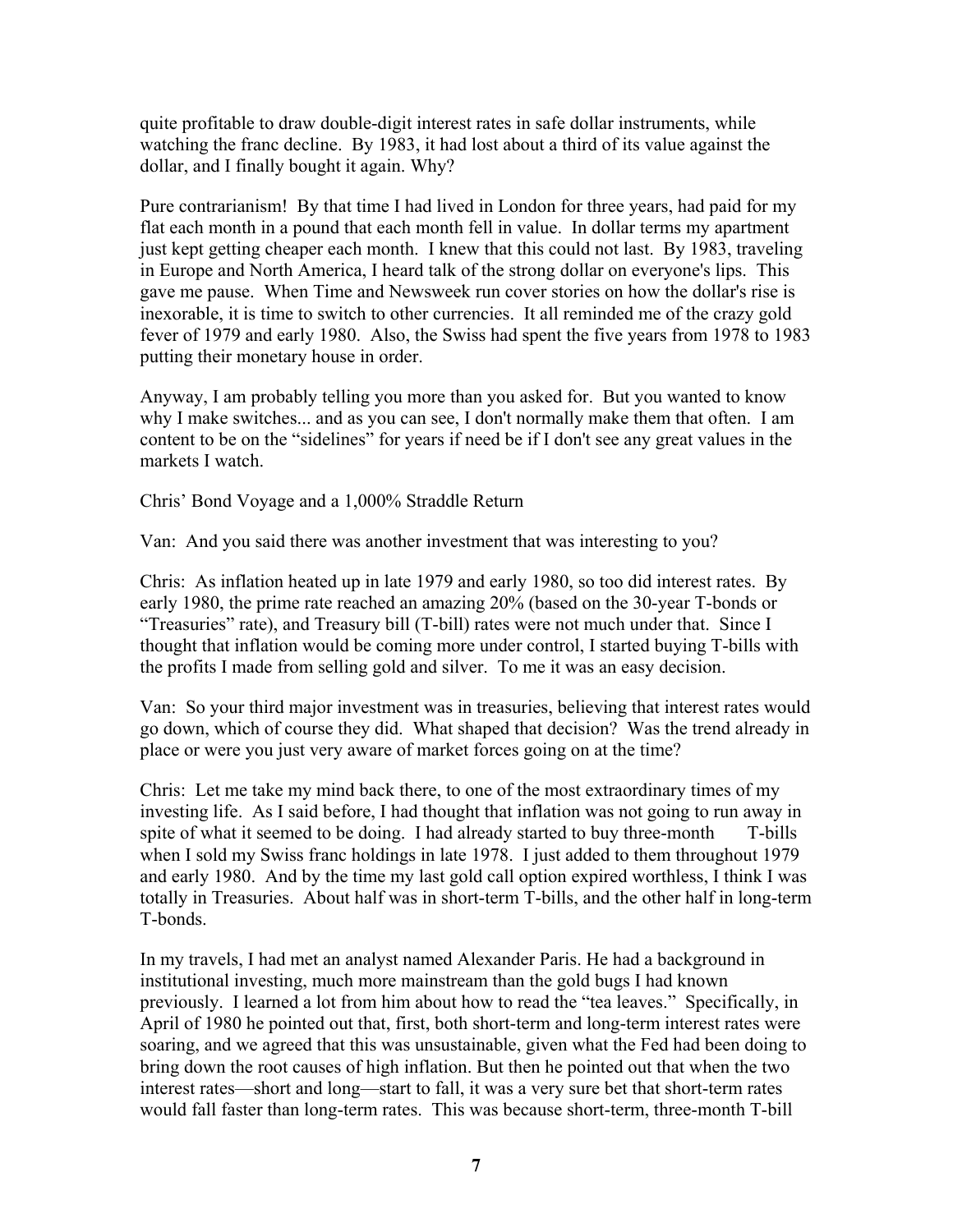rates had soared much more than 30-year Treasury bond rates. In fact, they were nearly 20%. All because of a fear of hyperinflation. Long-term rates, at "just" 13% or so, were much lower. This of course is the opposite of normal, and I had been thinking that normalcy would be restored.

As the fear of hyperinflation receded, both interest rates would fall, but short-term ones would fall faster than long-term ones. Put another way, the price of three-month T-bills would rise, relative to the price of 30-year bonds. (When interest rates fall, T-bill and bond prices go up.)

What Paris suggested doing was something I had never done before: a straddle on the commodity futures markets. I bought contracts of T-bill futures and simultaneously sold short the same number of contracts of T-bond futures. Every contract would mature in the same future month.

Apparently, at that time, no one was doing this, because the price of each straddle (one contract short, and one long) was only \$400. Well, I bought a lot of them, and this was to be my first "public" trade. The brokers I used were the Aden Sisters, Pamela and Mary Ann. They and I watched in amazement as exactly what we had thought would happen did happen, especially after President Carter put on credit controls in May 1980. The upshot was that when I sold out, each \$400 straddle had increased in value by more than 1,000% to \$4,400. The Adens, now famous gold analysts, are still telling people about that trade, 23 years later. (All this took place in about four weeks.)

Well, after I cashed out, I looked around and the yield curve had become much more normal: short-term T-bills paid much less than long-term T-bonds. I bought a lot of the 10.38% T-bonds, maturing 2004-09. At that time, they were benchmark long bonds. I held this one for years.

I didn't catch the exact top in yields—far from it. That didn't come until 1982. So for at least a year and a half I was not completely sure that I had made a good strategic bet. At times, the price of my bonds was below where I bought them. But buying bonds in 1980, after that shaky start, turned out to be a wonderful thing. The bond bull market that began in the early 1980s is still with us.

Van: You mentioned to me that you held that position a long time because interest rates have been coming down for a long time? Do you still have it? If not, when did you exit and what shaped your decision?

Chris: Bonds have been the centerpiece of my portfolio ever since. As time went on, I rolled over bonds, so I am not getting 10.38% a year any longer. When I cashed out of my stocks and real estate in early 2000, I added those proceeds to my bonds. Once again I was nearly 100% in government bonds, with the average yield now about 7%.

But whatever else I invested in from 1980 to 2000, Treasuries were the centerpiece. The interest they kept paying made it possible for me to have the freedom to make speculations in other things, knowing that if I lost I would not lose my financial freedom.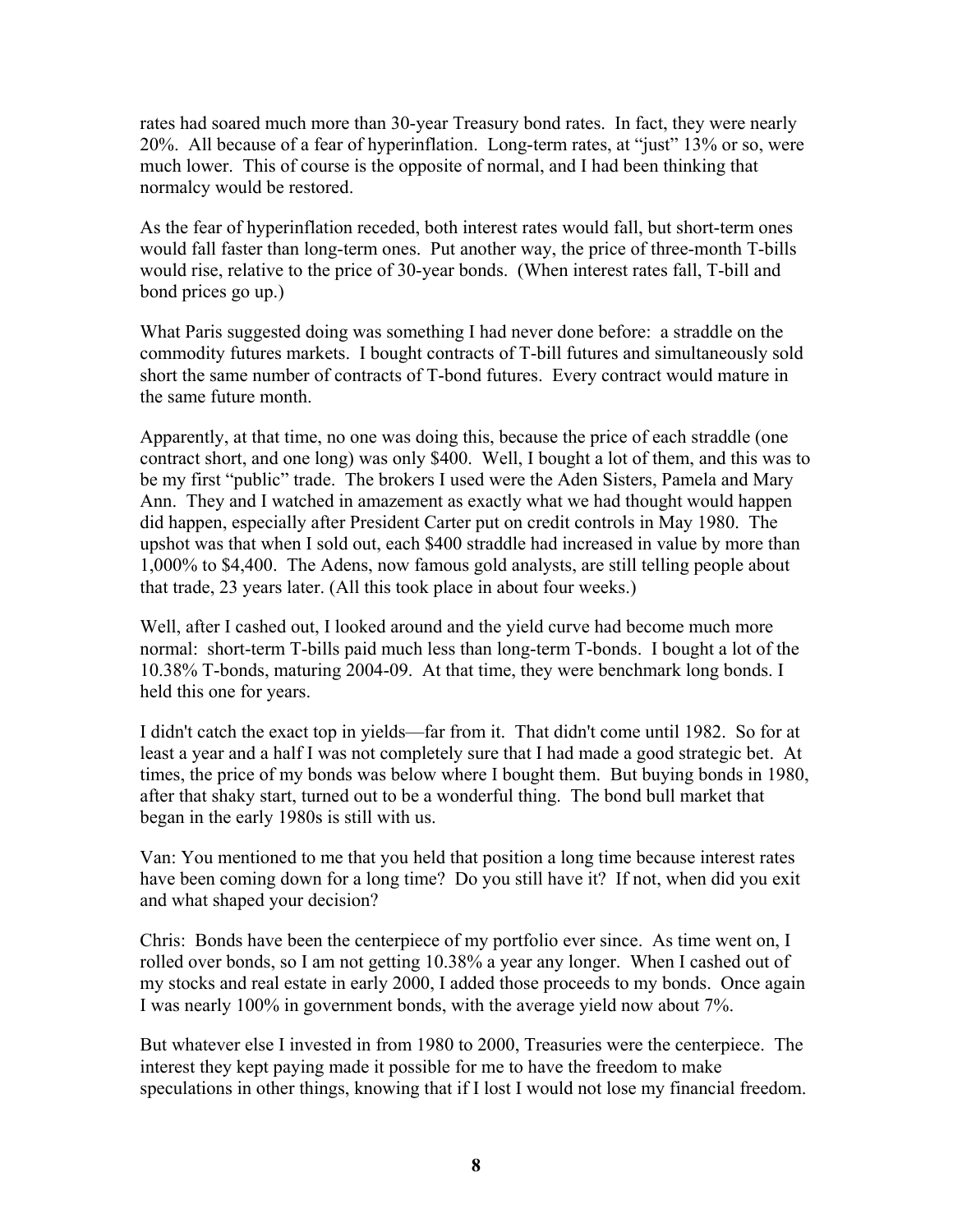And overriding all this was my view that, after the world's near brush with hyperinflation, we would have a period of disinflation, where the inflation rate fell.

At the time, I had no idea that this period would last over a generation. But as time went on, I saw no reason to believe that inflation would come back again to ravage bond prices, as they had been ravaged in the huge 40-year bear market from 1942 to 1982. Will the bull market last as long? If it does, it would mean that the world would lapse into actual deflation.

Chris' First 3 Investments Set the Stage for Financial Freedom

Van: So let me summarize what the commonalities were. First, there is some common sense to what you are doing. You have a sense of macro-economics, and when things get out of alignment, you start to act.

• In the case of gold we have an incredible situation of the U.S. government printing money with that money fixed to gold and everyone else believing it.

• In the case of currencies, we have the observation that inflation was much higher in the dollar than it was in foreign currencies.

• And, in your bonds example, you bought Treasuries because you felt inflation was coming under control, especially after Volker made his announcement in October 1979.

So your entry decisions are basically made by major fundamental misalignments. I would guess that there are some examples of when this hasn't worked. But in general, you are looking for something so major that it really stands out.

To this point, your exits have been shaped a little differently. There seem to be two factors involved, but please correct me if I'm wrong.

1. You are very aware of when your reasons for entry no longer exist (i.e., the fundamentals have changed).

2. Most importantly, you are also aware of the sentiment energy. When people become aware of what's going on, you get nervous and start to exit your position.

But how do you know you are wrong? What causes you to get out of a losing investment? I'm asking that based on my understanding that stops are a fairly new idea to you.

Chris: I try not to have any ego when I invest. If the market tells me I am wrong, I listen. It is the height of hubris to think that you know more than the market does. To put it in a timely analogy, since we are at war, I make my forays into the market as a general would when he tests the enemy line for weakness. If he gets repulsed, then he probes elsewhere along the line until he finds opportunity, and then he pours his troops in. The object is to lose as little as possible when he is wrong, to cut his losses and wait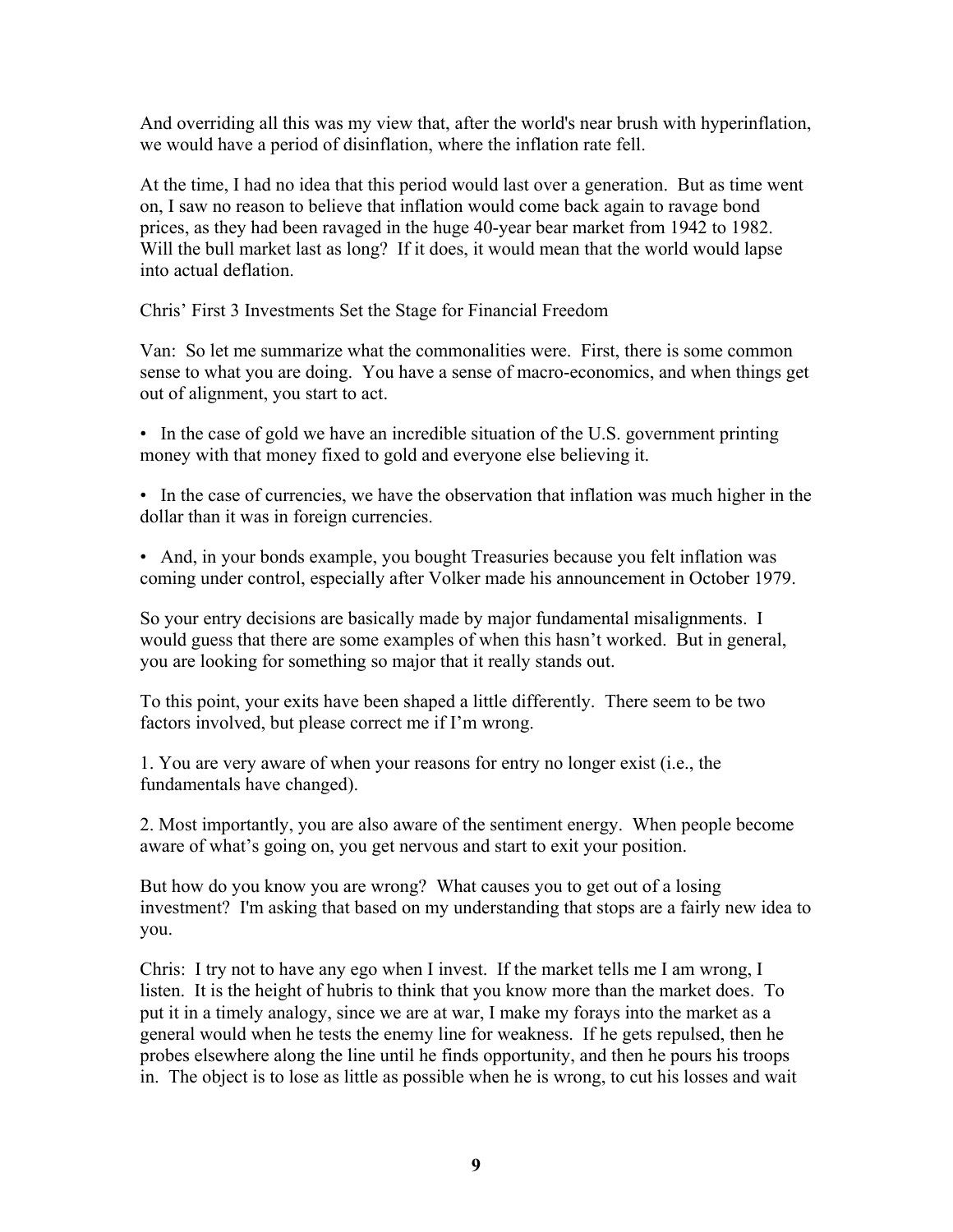for more advantageous opportunities. They will come, but you have to be sure that you have the resources to exploit them when they do come.

Expensive Lessons and the Value of Trailing Stops

Van: Okay, so now we've covered three major winning investments. Were there any losers in this period of time? Or did you manage somehow to just gravitate toward the winners? And if there were any losers, did you get out quickly?

Chris: I made one investment where I lost everything I put up. This was in the late summer of 1974. I had been talking for a few years about gold, of course, and at that time a friend of a friend gave me \$25,000 and told me to put it where he could really take advantage of the price rise. I had never used the futures market before (I was then 19). But one of us, either he or I (or maybe both of us), decided that this would be the way to really make money. If you look at a chart of the gold price in the summer of 1974, it was just going gangbusters. Gold fever was starting to sweep the nation.

So I leveraged his money to the hilt. Needless to say, a few days later, in September, gold's price fell by around 10 to 15% over a couple of weeks. It was a violent correction in a bull market.

(We look back at it now, of course, as a minor blip, but at the time it hurt a lot of people. The great Dow Theorist George Schaeffer, who had correctly predicted the 1949 start to the stock market bull that lasted until 1966, and stayed with it all the way through—an amazing feat—committed suicide on September 20, 1974 by jumping out of a window. He did so because he had bet too much of his holdings on gold stocks that fell by much more than 15% in those few days.)

Needless to say, "our" futures were so leveraged, they were ravaged. I didn't know anything about cutting my losses, or limiting risk... so I decided to try to make it back. Of course, things just got worse, and the man ended up losing all his money through what I did. He was not happy, and I was mortified.

Losing your own money is bad enough, but wiping out the entire position of someone you had been bragging to about how great you were, that was something worse.

Looking back, the dramatic events of those few days (my friend's loss, and Schaeffer's suicide) made a big impression on me. I never again took such a risk and bet "all my wad" on something so leveraged. And I never again started an investment without asking myself, What is the worst that can happen with this investment? Of course, one can say that it was not my money that I had lost, so I guess my lesson came cheaply. But nearly 30 years later, I still feel the sting. And I can still hear his voice on the phone saying the last words he would ever say to me: "Any more bright ideas, Weber?"

Van: My understanding is that you only recently heard about trailing stops. And, I think, Steve Sjuggerud told me this story… When you heard about them, you were so excited that you walked around the neighborhood telling your neighbors. If that's the case, then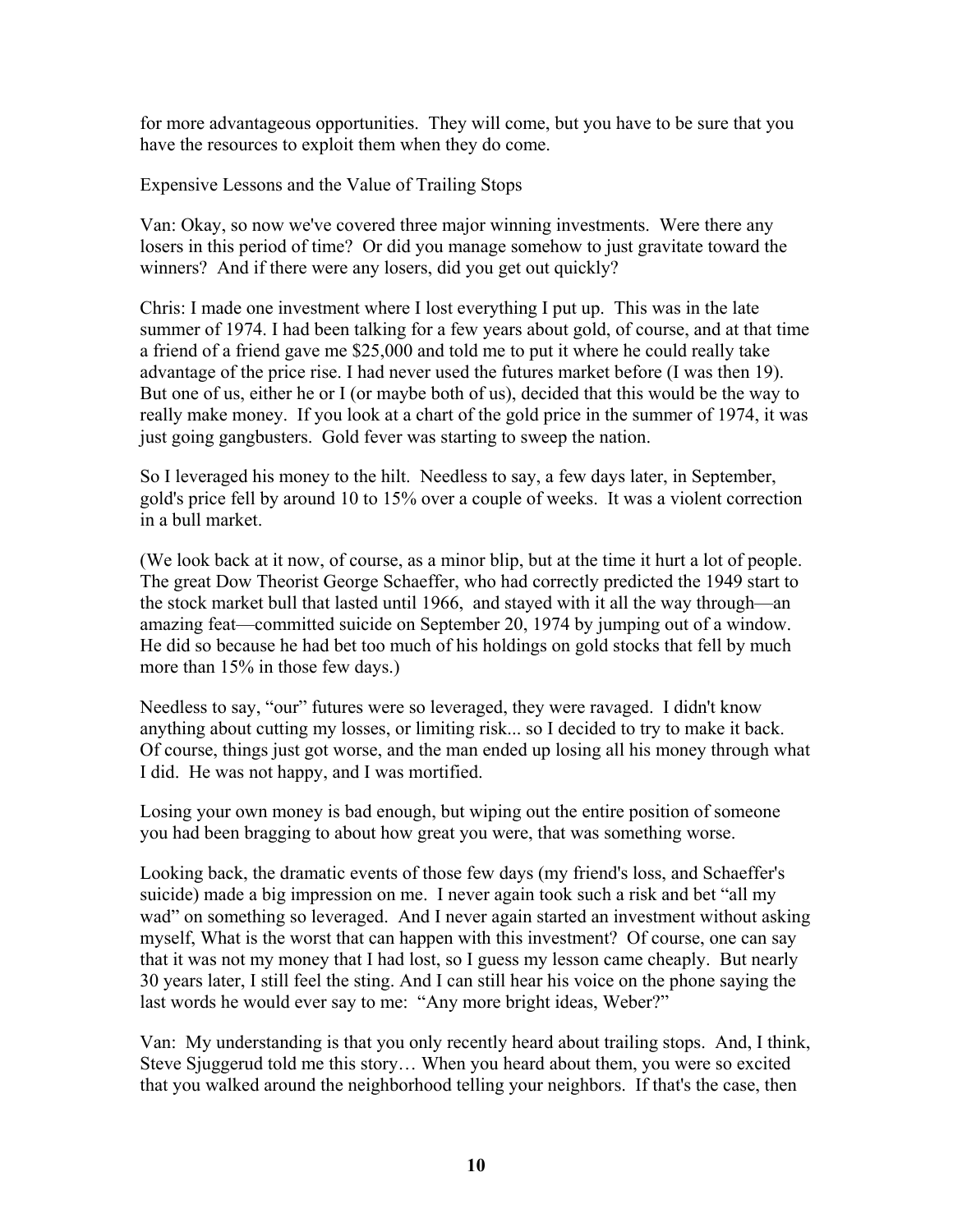none of your exits were based on stops up to this point. So what shaped your exit decisions?

Chris: Yes, you heard exactly right. In the fall of 1999, I found out about you and your ideas through Steve. It was a "Eureka" moment. Suddenly I had the power to go into stocks that otherwise I would have stayed away from. Remember that at that time, the Internet stocks were soaring in the same parabolic curves that gold had been doing exactly 20 years earlier. I had stayed out of the high-tech stocks (I didn't understand them), but after sitting out the stock market blow-off from 1996 to 1999, I found that I now had a way to get my toes wet. I knew that it would come to a sad ending, but I didn't know when, so the concept of a 25% trailing stop made a lot of sense for the small portion of my money that I decided to invest. I bought Broadcom at around \$45, and got out at \$180 a few months later: 25% below the peak price, but I was not complaining.

And it is true that I started going to my neighbors in Palm Beach and telling them about it. I joked that "I am going door to door to tell you about this amazing product!"

We had a nice, clubby, neighborhood where I lived, and got together often. All my neighbors were hip- or even neck-deep in the Internet and computer stocks in the winter of 1999. One was a big player in the markets, and had just gotten a nice IPO chunk in Freemarkets.com from his broker. Just before Christmas, he asked me what I thought he should do. (I had a reputation as a sort of a skeptical guy who had been a professional investor for years.)

Well, armed with my newly discovered knowledge, for once I felt very confident in my reply... the 25% trailing stop strategy of course. I could tell that he was confused by the whole thing, and he later told me that he sold half at the first day's trade, about \$250 as I recall, and just held the other half with no exit strategy. Had he employed the trailing stop idea, he would have gotten out of the whole thing at a lofty \$270 a share. I think he still owns the rest of his FMKT, and I think the price is below \$5 now.

But until then, while none of my exits had been based on trailing stops, I had used stop losses, either actual or mental. I got into the habit of cutting my losses if things did not work out well at almost the outset. You may say, as some did, that I "gave up too fast," but it worked for me. Maybe I am loony, but it seems as if every really profitable investment I ever made in the market started being profitable at the outset, or within days.

With bonds, of course, you start earning interest immediately. But with stocks, unless they pay good dividends, this can be a different story. I would become convinced of some trend over the years, be it Asian infrastructure stocks or biotech, and buy a bunch. Almost immediately the winners would appear, and I sold off the losers. In most cases, the losers kept losing.

I think I may have learned to cut my losses from my father, not because he did it, but because he didn't. He did not get out of his gold holdings in 1979-80. He is a stubborn man, and just held his gold coins until 2001, at which time he sold at the bottom. I never want to be in the position of holding any asset through a 20-year bear market. You never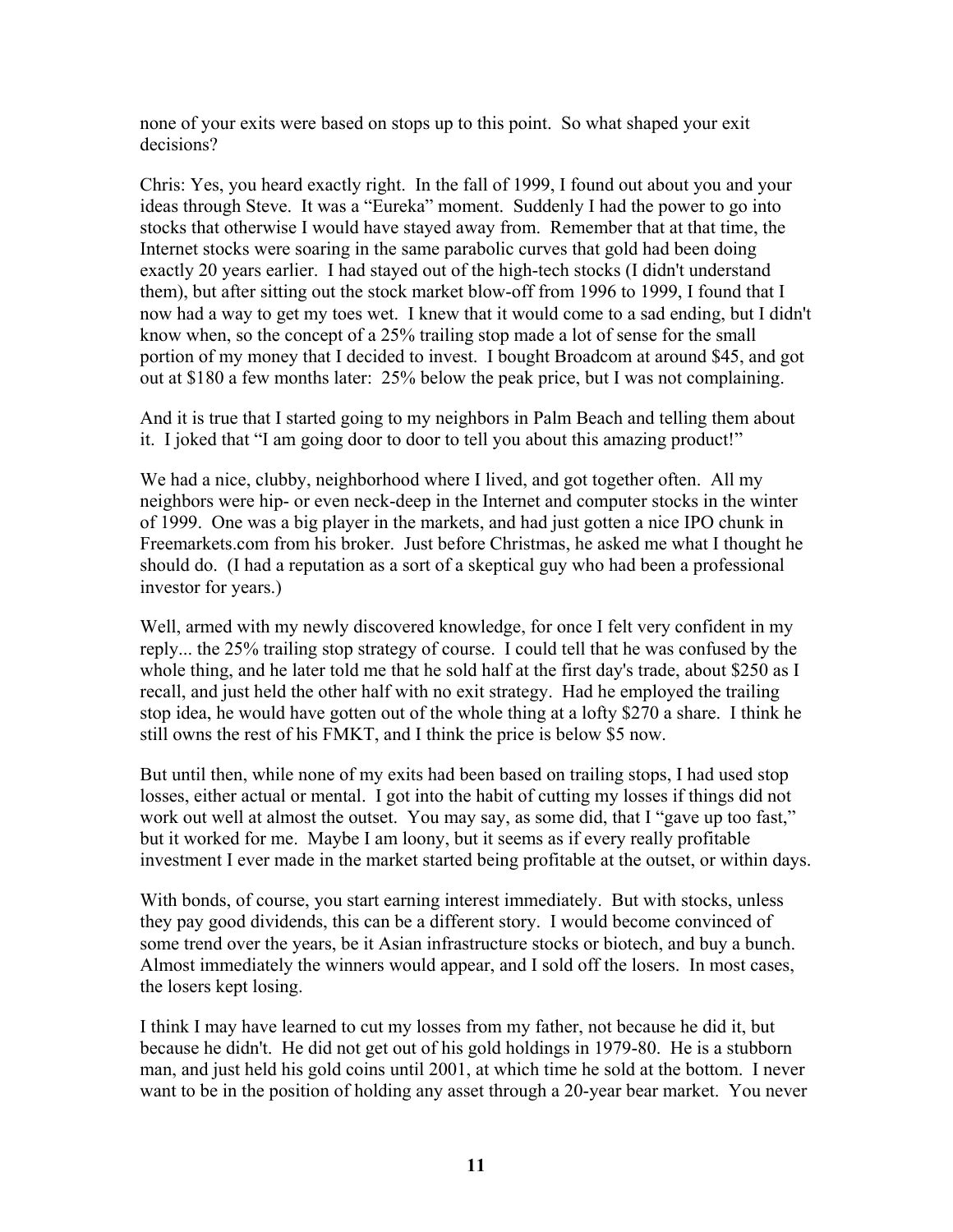know when such a thing will happen, so you always have to have an exit strategy in case you are wrong.

Again, you can say that I learned through someone else's mistakes. In this, I have been lucky.

Van: Are you now consciously using trailing stops?

Chris: Absolutely. From the day I found out about them, I have not bought a stock without using this technique. The only exception is the small percentage of my portfolio I have in gold stocks. I bought a bunch of them two years ago and have just put them away. I sold only one (Placer Dome) but because it was consistently lagging the others. The golds are more in the nature of an insurance policy, and I wouldn't use a trailing stop on that.

But on everything else, yes. And it has worked wonderfully. I started my Weber Global Opportunities newsletter in October of 2000. The two and a half years since then have seen wonderful returns: 5.8% for the rest of 2000, 33% for 2001, and 20.1% over last year. We did this by cutting the losers quickly and letting the winners run. We have always used trailing stops to both cut losses and protect profits where a stock will rise far and then start to fall again. Depending on how conservative or speculative I see a stock, I will recommend anywhere from an 8% to a 50% trailing stop, but normally it is 25%. The exact figure is not, I think, as important as the fact that you have a clearly defined exit strategy at the outset, and that you stick to it.

Building a Legacy—Chris Gets into Asian Infrastructure

Van: You've also had a foray into the emerging markets in Asia. You bought global infrastructure stocks in countries like Malaysia and Indonesia. What shaped that decision? How did you select companies to buy in Asia?

Chris: In late 1992, I read a wonderful article in the Harvard Business Review by the legendary Peter Drucker. His point was that the manufacturing base of the world was moving to Southeast Asia at a blinding speed. Strange as it seems, I hadn't really been paying attention before, but within months I was on a plane to Kuala Lumpur.

I was just wandering around, and I noticed that even though the economies of this region were growing like crazy, they were still woefully in need of basic infrastructure like water, sewage, telephone service, roads and electricity. So I found companies that met this need, either homegrown ones like Hong Kong's Hopewell Holdings, or European ones like the great Swiss cement maker Holderbank. My friend Diego Veitia, who owned International Assets brokerage firm, was also instrumental in suggesting companies to research. Many of these stocks went up hundreds of percent.

Van: And did you get out for the same reasons—sentiment and the fundamentals changed? I know I was doing a speaking tour of Asia for Dow Jones in 1997, and the sentiment was so strong that I wrote a newsletter on it just from the psychological perspective. This is just to check to see if the decision process is the same.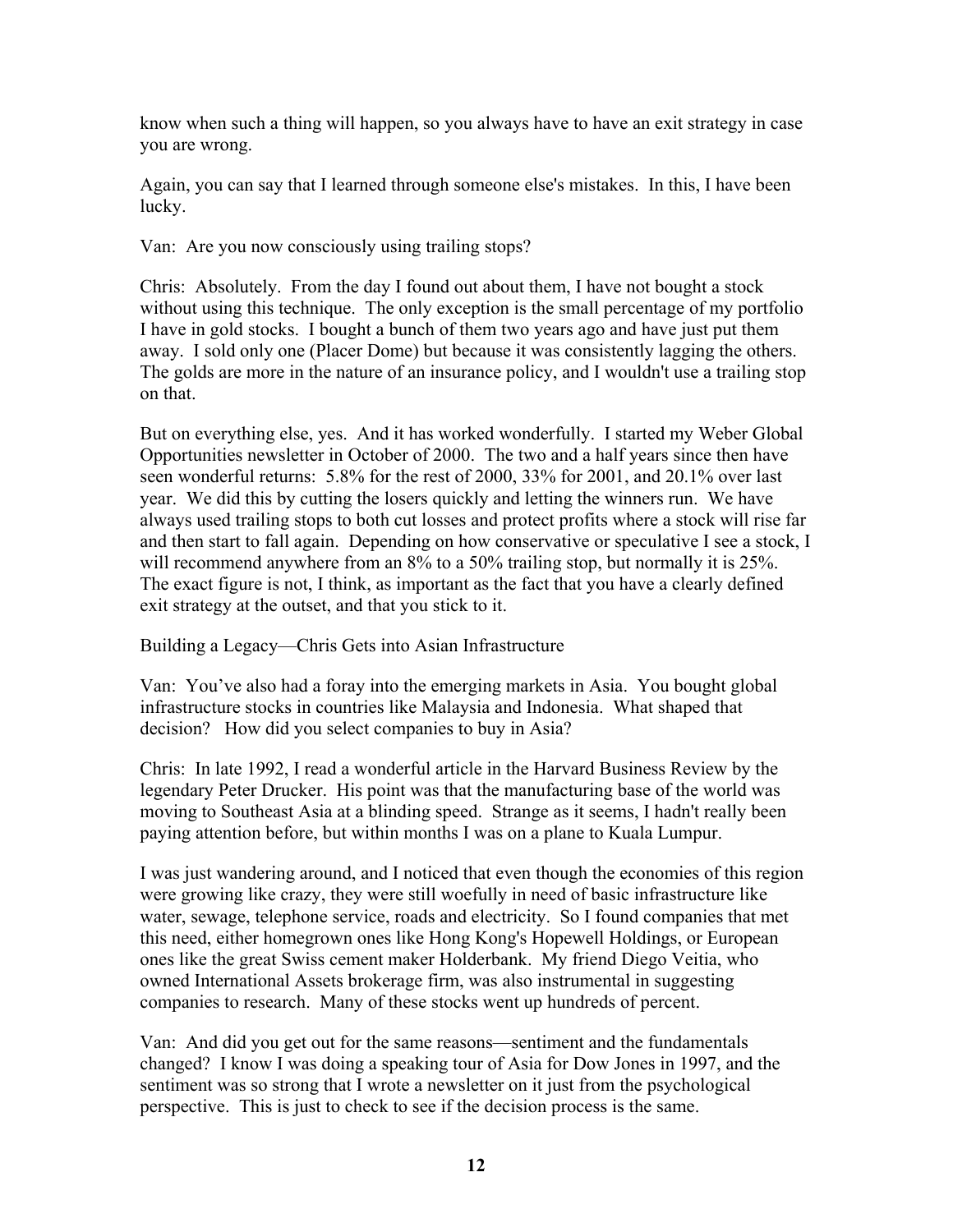Chris: I bought [Asian infrastructure stocks] in March 1993, and I got out of them in late 1995, nearly two years before the big collapse in Asian stocks in 1997. I had no planned exit strategy, or I would have made more money. But I had already made so much, I thought it would be greedy to stay around hoping for more. They, as well as all the stocks I held even on Wall Street, had been going up for so long—the bull market had begun in 1982—that I just thought it was time to get out. Again, I had made so much much more than I needed to last the rest of my life. I had seen what greed did to investors, and thought that if I stayed in, the only reason would be greed, and that sooner or later, I would get what I deserved.

Getting Through the "Shortage of Real Wisdom"

Van: What do you read on a regular basis? And how do you separate what is real from other people's opinions of what is going on? What information do you think is important?

Chris: First of all, I find that there are now only two things that I read every day. The Financial Times is certainly the best newspaper in English, in the world for keeping up with daily news. And Richard Russell's Dow Theory Letters is something that I have been reading since I was a teenager in the early 1970s. He has been writing them since 1958. With the advent of the Internet, he is putting out daily reports to his subscribers, and his sites have a lot of other interesting things that I may have missed. I always read The Economist each week. I try to read the New York Times each day. And then I read a smattering of newspapers and journals and newsletters, but none with "every issue" regularity. The Internet has made it easy. Here I am sitting by the Mediterranean Sea and can read through all the newspapers and journals of the world.

But while there is no lack of information, of course there is always a shortage of real wisdom. And to answer your question about how I ferret out what is real, I am not sure I have an easy answer. There is something inside me that seems to zero in on what is real and that either disregards or laughs at the rest. It certainly doesn't bother me when virtually everyone else has a different opinion from me. Of course, I could be wrong and that is where trailing stops come in so handy.

But I have learned that in investments, when "everyone's" opinions are one way, I am better off going the other way. In fact, I have come to feel more confident that my investment ideas are correct when I tell them to people, and they look at me as if I were crazy, or with pity, or both. This is a look I have gotten at more than one time in my life, and each and every time I got it, the investment idea turned out to be a good one.

I guess here is a good time to say that I don't feel the need to be in any markets all of the time. There have been years where I have patiently waited in T-bills. So I have other interests other than investing that keep me engaged. During those times, I still love to follow the markets that I am not in, but I don't have to be in them unless I get a strong feeling that they offer tremendous values.

Investing Today: Chris Tackles 5 Trends and How to Take Advantage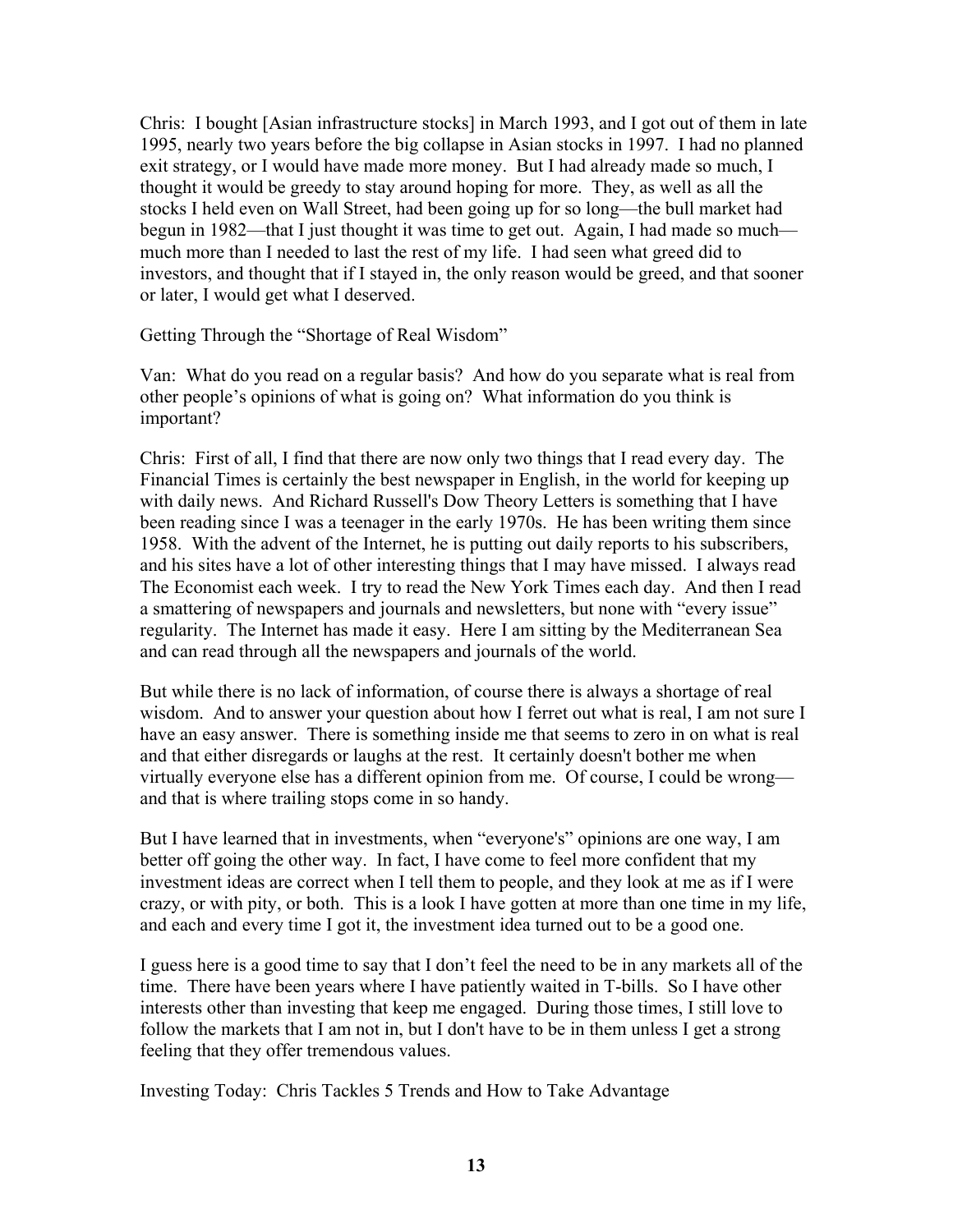Van: As an example, what do you think the major forces shaping the global economy are now? Let's look at what I believe may be the five major factors that seem to be circulating in economic literature and see what you think of each of them.

1. Van: The first one might be China exporting deflation to the world? Is it real? Does it shape your investment thinking? Why or why not?

Chris: Yes, I do think that China is a tremendous force for deflation in the world today. The manufacturing world is shifting today, with blinding speed, to China, which is a lowcost producer even compared with Malaysia and Indonesia. It keeps churning out material goods to a world that is saturated with them, to a world which is up to its ears in debt trying to pay for the things it already has. Those who have to compete with China elsewhere have the devil's own time trying to do it. It is a cliché, but a true one, that there is no "pricing power." In other words, deflation is a distinct danger.

Van: 2. The Federal Reserve's statement that they would fight deflation at all cost, even if it meant really strong inflation?

Chris: I have absolutely no doubt that they will try to fight deflation by inflating. The only thing I am not at all sure of is how they can be so sure that they will succeed.

After all, the only power any central bank has, be it the Fed or the Bank of Japan, is to increase or decrease the supply of money to the banking system: to loosen or tighten credit conditions. But when they provide newly created reserves to the banking system, they cannot force scared banks to lend this money out, nor scared consumers and businesses from taking on yet more debt.

In Japan, and now in Germany, this is exactly the situation. If conditions worsen in the U.S., if unemployment keeps rising, and if businesses cannot charge more for their products even though they must keep servicing their debt payments, are these businesses going to be in the position to keep borrowing and spending? And if they stop—to start rebuilding their own balance sheets—what can any central bank do to stop it?

I read about some possible moves of desperation such as having the Fed buying all kinds of debt instruments on the open market—the act which starts the inflation process. Now they only buy government bonds and bills, but the suggestion is for them to buy even lower quality paper like corporate bonds. Aside from this raising the moral hazard question (why should corporations be bailed out, and why should the Fed start owning corporations, or part of them?) how would more money in the system necessarily get people to borrow and spend when they have too much debt and too much "stuff" as it is?

No, deflation is something I very much worry about, and it is a big reason why I am not going to get rid of my AAA bonds.

Van: 3. The concept of a primary bear market (or secular bear market) that might produce a zero return in the stock market over the next 15 years?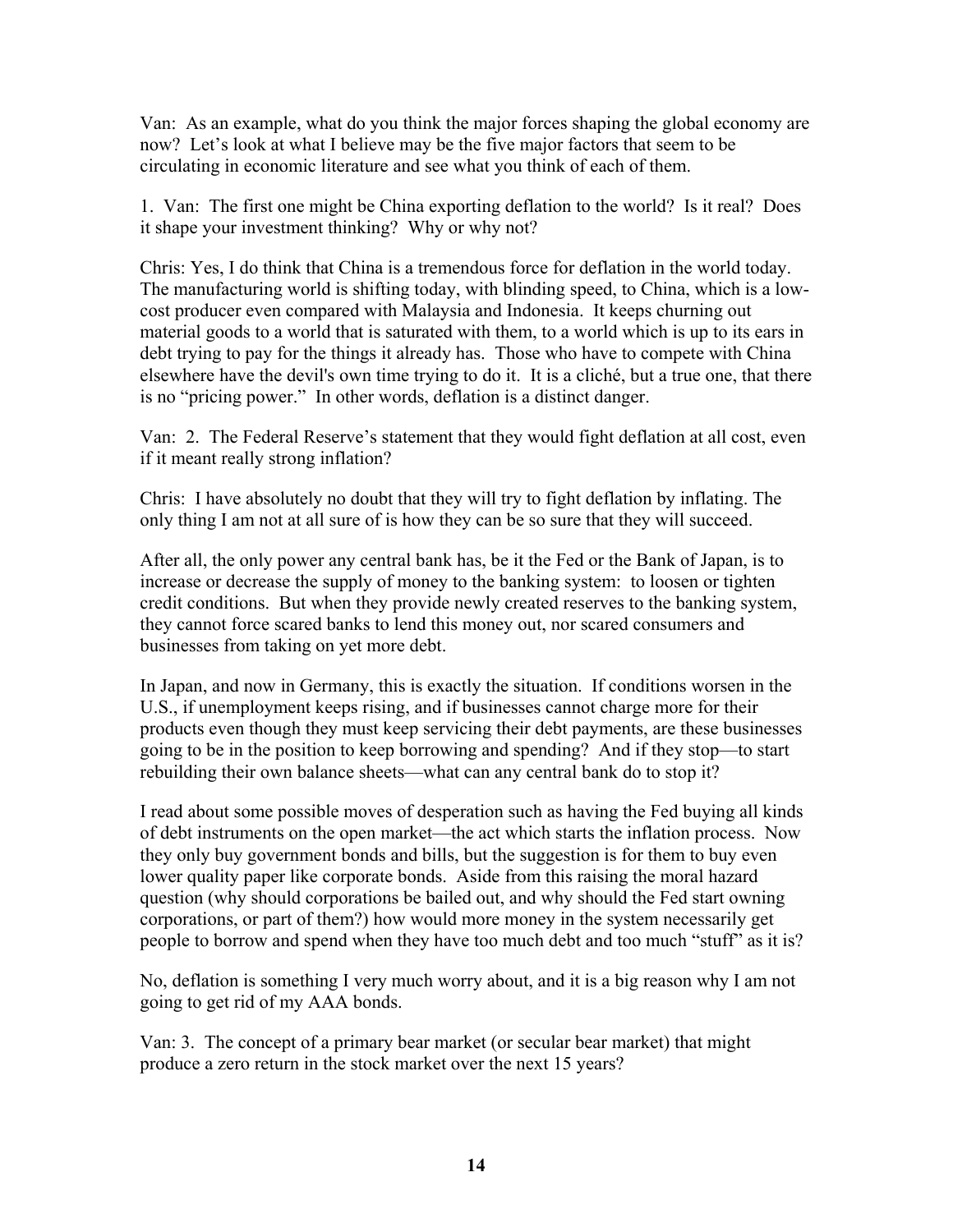Chris: Yes, I think this has a lot of merit to it as well. We have just come off of the longest and most powerful equity bull market in the history of the world. It lasted, depending on when you date it, for 18 or even 25 years. At the very least, I see a "regression to the mean," where a time has to pass to allow stocks to throw off sub-par returns to balance out the above-par returns of the 1980s and 1990s. Certainly, there will be period of "mini-bull" markets. But we must all be alive to the possibility that the next 15 years will resemble the frustrating 16-year period from 1966 to 1982, which directly preceded the last bull market. I am old enough to remember stock holders waiting and holding and hoping during this period, and at the end of it the Dow, which had touched 1000 in early 1966, was still below 1,000 in mid-1982. That was a long time to wait.

Van: 4. The idea that the U.S. consumer has been supporting the world for many years and the fact that Americans don't save—they spend. However, American debt is so huge that it might just implode, both consumer debt and government debt.

Chris: Yes, again. And this is another reason to own both government bonds (of shortto-medium term) as well as some gold as an insurance against a debt collapse. If it happens, then gold would be the only asset that is not a claim on something.

Van: 5. Foreigners eroding confidence in the U.S. dollar as a strong currency… replaced by the view that it's only backed by the ability of the Federal Reserve to print money.

Chris: We agree again. But you don't even have to agree with this to see that the dollar is beginning one of its regular bear markets. The cycle has been going on since the early 1970s when currencies started floating. We can see that 1971 to 1978 was a bear market for the dollar, 1978 to 1985 was a bull market, 1985 to 1995 a bear market (with some mini-bull markets), and 1995 to 2001 another outright bull market. As you can see, once a trend gets started it has lasted for several years. I think that all Americans should protect themselves against a fall in the dollar, or rather a continued fall.

Van: So I gave you five trends that are going on and you've made your comments on each. Is there anything important that I missed that is shaping your decisions?

Chris: You have hit upon the major trends that I think are shaping the financial and investment world. That is not to say that there will be times when minor trends (say, a mini-bull market for stocks) will not be important to me in the short term. But as for long-term, important trends, you have nailed them.

Wait, now that I think more about it, one other trend I see is one of competitive devaluations, where many countries try to cheapen their currencies to jumpstart their exports in this period of contracting global economies. This trend has not been much noticed, but it was the deciding factor in persuading me to get back into gold a couple of years ago.

What to Look for to Take Advantage of the Trends

Van: Okay, we've now explored the fundamentals that we think are significant. How do you then identify the best opportunities or the best ways to capitalize on those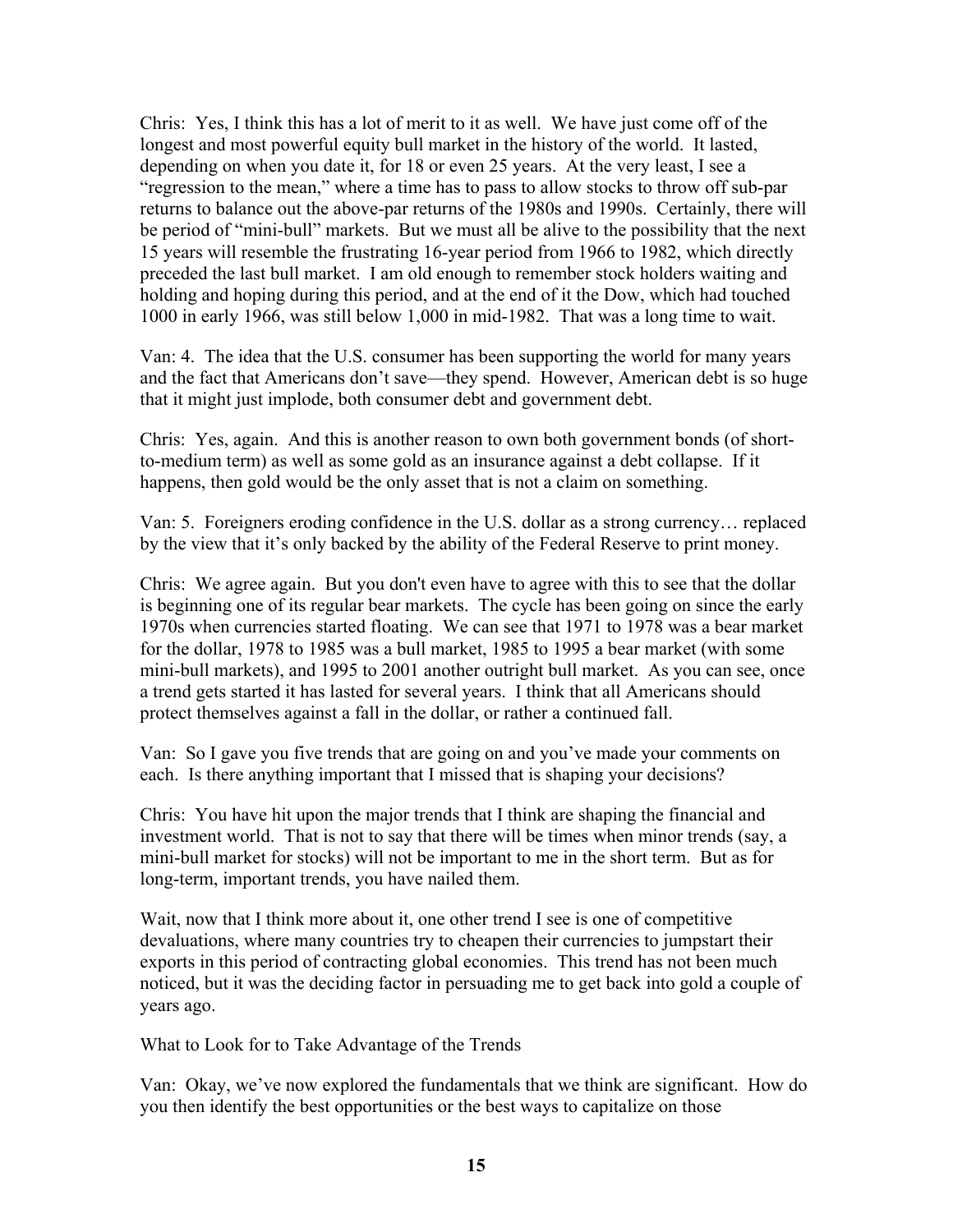fundamentals? For example, if you think China will boom, how would you identify the major opportunities in China?

Chris: For each of the other trends except that final one I brought up, [regarding the U.S. dollar] I have suggested some ways to take advantage, or at least protect yourself.

But the China question is hard. As of now, there doesn't seem to be a safe way that the average investor can capitalize. The stock market there is not nearly as transparent as I would want. There is too much stock manipulation. And I am absolutely convinced that the Chinese currency [the RMB or Yuan] is drastically undervalued and will at some point rise strongly against the U.S. dollar. It has been tied to the dollar in the same way that the European currencies were before 1971. But back then it was easy to buy interestbearing deposits in good banks in these currencies and just wait while you profited. But the Chinese currency is not traded internationally.

If I were "hungrier" I would spend months in China just poking around. Who knows, I might do it anyway, because I think that at some point there will be tremendous opportunities there. First, though, I would love to see a mature stock market and a realistic currency and banking system. The last thing the Chinese want now is to have their artificially cheap currency rise, as it would make their exports more expensive. But I think the longer they delay in facing reality, the more violent the ultimate rise in the currency will be. It would be nice to be there (i.e., holding deposits) when that happened.

Van: Do you need any technical support before you invest? For example, does it have to at least show the start of a trend in your direction for you to invest?

Chris: Once again, a great question. Yes, technical support is crucial. For instance, when I bought gold and gold stocks for the first time in many years in the spring of 2001, the price of gold had gone down to test its low for this bear market. But it didn't reach it, instead moving up nicely from that level. The charts looked great, finally. Also, I believe that once a stock—or any asset—gets too far above or below its 200-day moving average, it warrants a closer look. Usually, an asset will move back to that moving average. When I was starting out in this business, you heard a lot of "war talk" between fundamentalists and technicians. I always thought this was useless: both are important tools.

Van: I'm also interested in your perception of position sizing, where you have a predetermined exit point and, based upon that, you only invest a certain amount of your equity in that investment (i.e., 1 to 2%). Obviously, you didn't practice that in your initial investments. You were simply right in a big way, and everything was riding on it. I assume that after the disaster with your friend's money, you don't do that anymore? I've seen many people make \$10 million disappear quickly by not having exits and practicing sound position sizing.

Chris: Yes, it is one thing to bet all your money on something when you are 16 and you have just \$650. I was lucky, but I could have lost the whole thing. If that happened, well, at 16 it wouldn't have been the end of the world, and I hope that I would have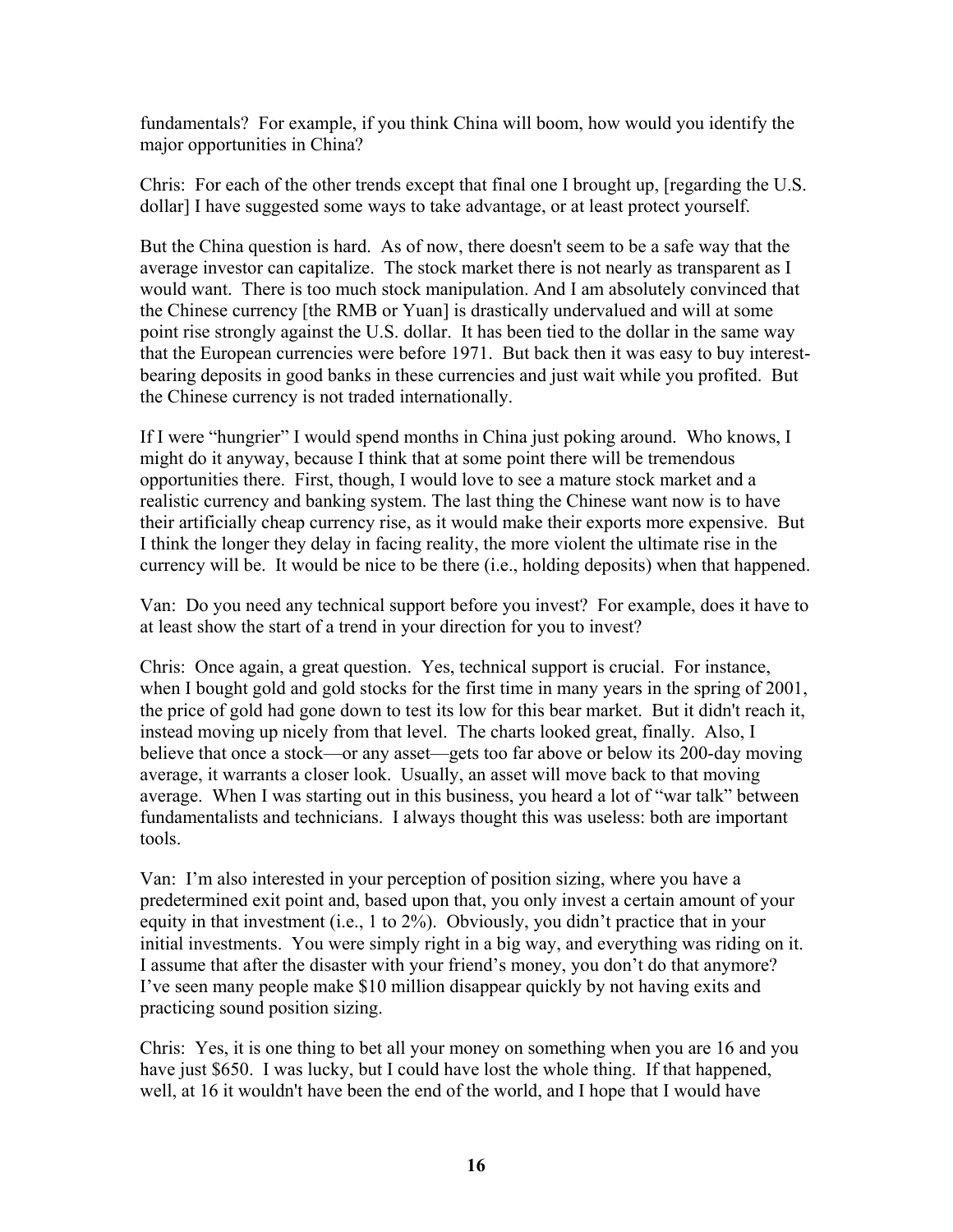learned a valuable lesson. But it would be almost criminally stupid for someone with \$10 million to bet more than a fraction of it, and perhaps just a small fraction. After all, with \$10 million placed in government bonds, not just in the U.S. but in safe places like Norway or New Zealand, you can still get nearly 5%, which is \$500,000 per year in income. If you can't get by on that, then something is very wrong.

So unless you have a death wish, I cannot understand not having the bulk of a fortune of that size in safe, income-producing instruments. If you don't, if you have that kind of money and still are betting a big part of it on leveraged and risky investments, what are you hoping for? To have \$20 million? Do you really think your life will change because of that extra \$10 million? And what if you are wrong and lose most of it?

That is not to say that you should just sit back and clip coupons. After all, there is fun and a great challenge to matching your wits with the market. Sure, if you think gold is in a new bull market and you have the opportunity to get in on the "ground floor" of a highly speculative gold property that may someday become a mine, then do it, but not with more than 1% of your money. I would only invest a grand total of no more than 2% on those kinds of speculations, but others could go as far as 5 or even 10% without arguments from me.

I hope to be around when the great companies of the world are once again great buys. At that time I will start taking chances with a big portion of my money. But even here, I will always think first: "What is the worst that can happen?" I will visualize the worst happening, and plan an exit strategy in case it does.

Chris' Advice for the New Investor

Van: If someone were starting out today and wanted to follow in your footsteps what would you recommend that they do?

Chris: I had to think hard about this one. It is not easy for me to advise other people about how they should live or what they should do. I know that when I was young, there was no shortage of people telling me what I should do. The couple of times I tried to follow that it really didn't work out well. What was right for them was not right for me. But in general I think I can advise certain things that will make it much easier for them to invest.

First, you need money to invest, and that comes from saving. In other words, stay out of debt or get out of it as soon as you can. This was even good advice in the inflationary 1970s, when non-savers used inflation as an excuse not to save. But in the deflationary 2000s, it is even better advice.

One of the quickest ways to save enough to invest is to live below your means—maybe even far below them. Look at the Chinese immigrants who moved to California. When I lived in San Francisco, next to Chinatown, I often saw many of them living in a single apartment. Now, I am not recommending that, but they did it to save money, and with that money they could invest. Of course, the tragedy was that so many of them (like the rest of Americans) invested too much in the Internet bubble.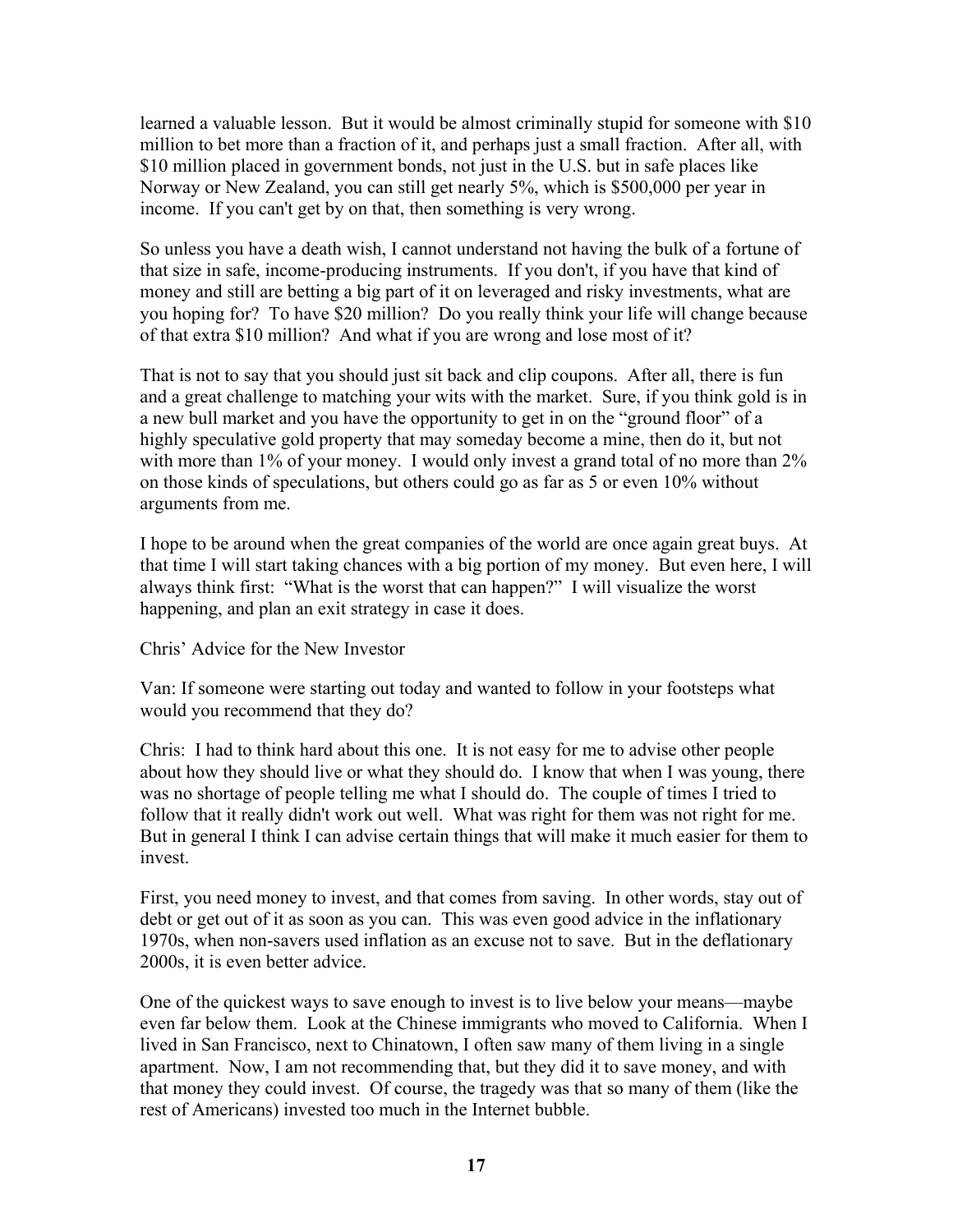Second, learn to visualize drastic change. In the investment and financial world, what everyone thinks is valuable today can, and usually does, change drastically tomorrow. Learn this by reading investment history. In 1949, with the Dow at 161, and having just come through a full 20 years of a horrible bear market, it would have been impossible to believe anyone predicting drastic change for the good. But they would have been right.

Just 17 years later, in 1966, the Dow would be at 1,000—a nearly 800% increase in just a few years. If you had at least visualized the possibility of drastic change—that the Dow could go down or sideways for the next 16 years—you would have been way ahead of the game. Likewise in 1982: When most everyone thought that the sideways Dow since 1966 would carry on forever, it was about to change drastically.

Then in 1999, when the Dow was at 11,700, all anyone could ever remember was a constantly increasing bull market in stocks. But if you at least visualized drastic change, you would have profited. I am not saying that you have to put everything into a completely contrarian position: There were those who got out of the markets far too early in the 1980s. But always realize that it is human nature to assume that what has been will continue. But also realize that the only thing you can be sure of is that there will be change.

Structure your investments in a way that you will continue to profit if the current trends continue, but at the same time be prepared for things to change. Use of a 25% trailing stop is instrumental in this approach.

For instance, I thought the stock market was overvalued back in 1996. So I bought a lot of bonds with much of the money I made from cashing out of my stocks. I was prepared for a drastic change: for a stock market bear.

But at the same time, I knew that I could be wrong, or even right and too early (which I was). So with a nice chunk of the money I had made from stocks, I bought incomeproducing real estate in the highest-quality locations. In this way, if the bull market continued, I would prosper as well.

Of course, if I had known about the trailing stops then, I would have bought even stocks I thought were too high on the chance that they would get even higher.

Likewise today, even though I think the biggest risk is continued disinflation or even deflation, I have a portion of my money in things that will do well in inflation or even if a bull market begins today.

I know that if I were younger and hungrier I would spend time in China, living there, learning the language and the literature, and of course using any advantages I had to position myself in a potentially profitable area.

Remember that we all have different advantages: The list of things that I am not good at is long. Identify the things you do very well and play to those. If you are good around people, if you write well, if you know how to rise in organizations, whatever—focus on that, and don't spend time trying to do what you are not naturally suited for.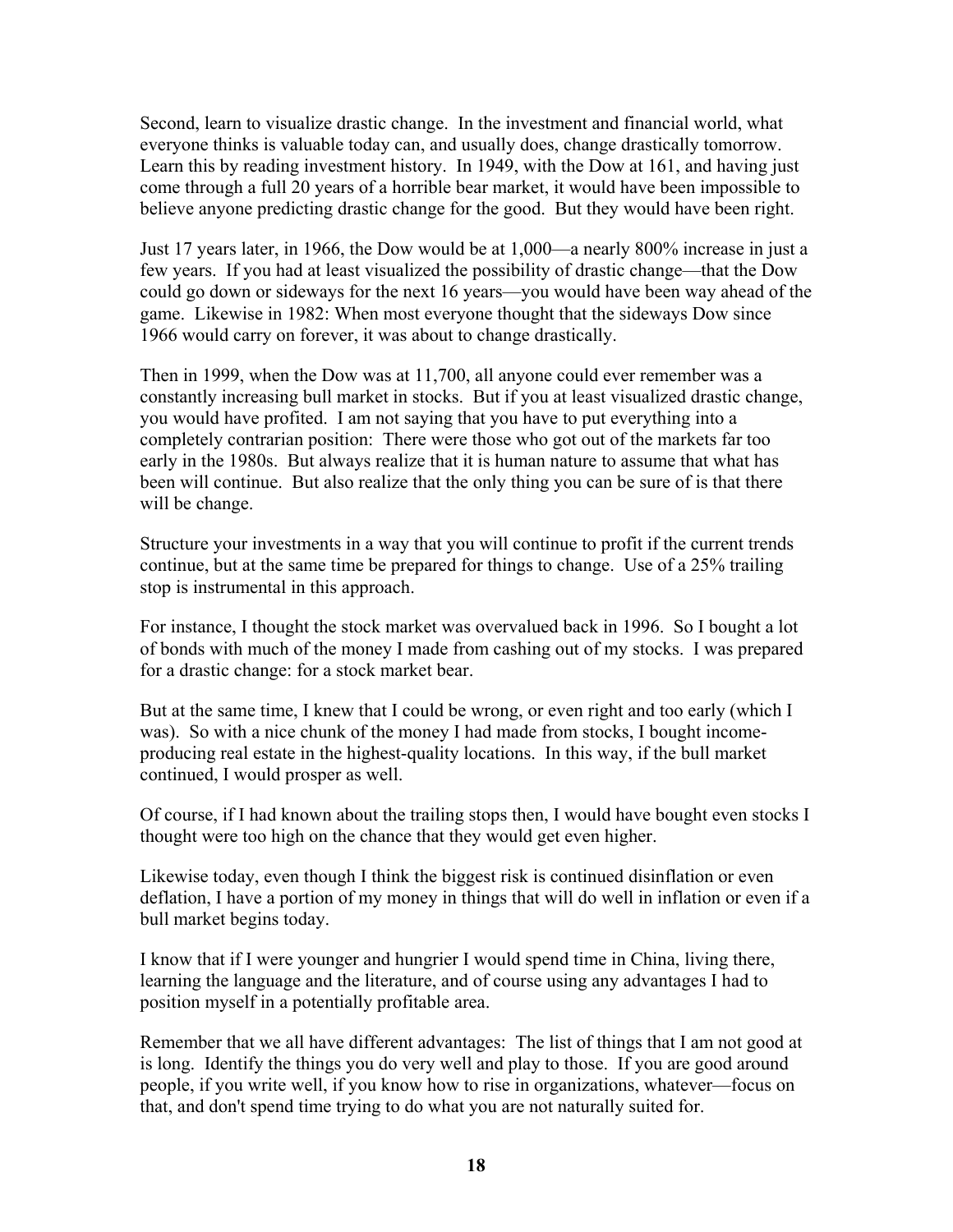And if a path is not working for you, visualize changing it. Consider cutting your losses just as you would do in an investment that goes wrong.

Wealth Resources—Chris' Suggested Readings to Become a Smarter Investor

Van: Are there any particular books you think new investors should read?

Chris: Going from what I just said, one that springs to mind is not an investment book. But one book that does a tremendous job in showing how drastic change can take place when you least expect it is The Count of Monte Cristo by Alexander Dumas.

There are at least four characters who undergo extremely drastic changes in their situations, each more than once. And if someone had told them what their futures would be, they would have laughed out loud. In it, the fabulous and the realistic are joined, just as they are in the markets.

A good modern novel that does the same thing in an atmosphere much more apropos to current business situations is A Man in Full, by Tom Wolfe. The title character is brought down by his debts and his hubris, but once he sees what is in his control and what lies outside of it, and once he learns to accept and even anticipate change, he rises again.

And if reading this book brings readers back to two very wise ancients, Marcus Aurelius and Epictetus, who taught these things as well, so much the better.

As to what specific investment books I have found valuable, some I mentioned earlier. But I want to say a special word about Sidney Homer's epic book, A History of Interest Rates, 2000 B.C. to the Present. I first read this over 20 years ago, at the beginning of the historic bull market in bonds, and it provided me the historical sweep that helped keep me holding bonds all the way up. I learned that major interest-rate trends, once in place, tend to stay in place until they go to extremes.

For stocks, the Graham and Dodd books are classics. But so are the works of the great Dow theorists. Robert Rhea wrote The Dow Theory: An Explanation of its Development and An Attempt to Define Its Usefulness as an Aid in Speculation.

Now, what is amazing is that this book came out in August 1932. At that time, the Dow had just touched a low of 40, down nearly 90% in less than three years. To attempt to aid anyone in stock speculation seemed crazy.

But just as Rhea's mentor William Hamilton correctly identified what he called the "turning of the tide" in a famous Wall Street Journal editorial of October 25, 1929, (four days before the October 29 crash) so too did Rhea identify how the tide was about to turn again—and a Dow at 40 would be cheap in years to come. It is all about being able to forecast change, and profit from it, or at least not letting it overwhelm you.